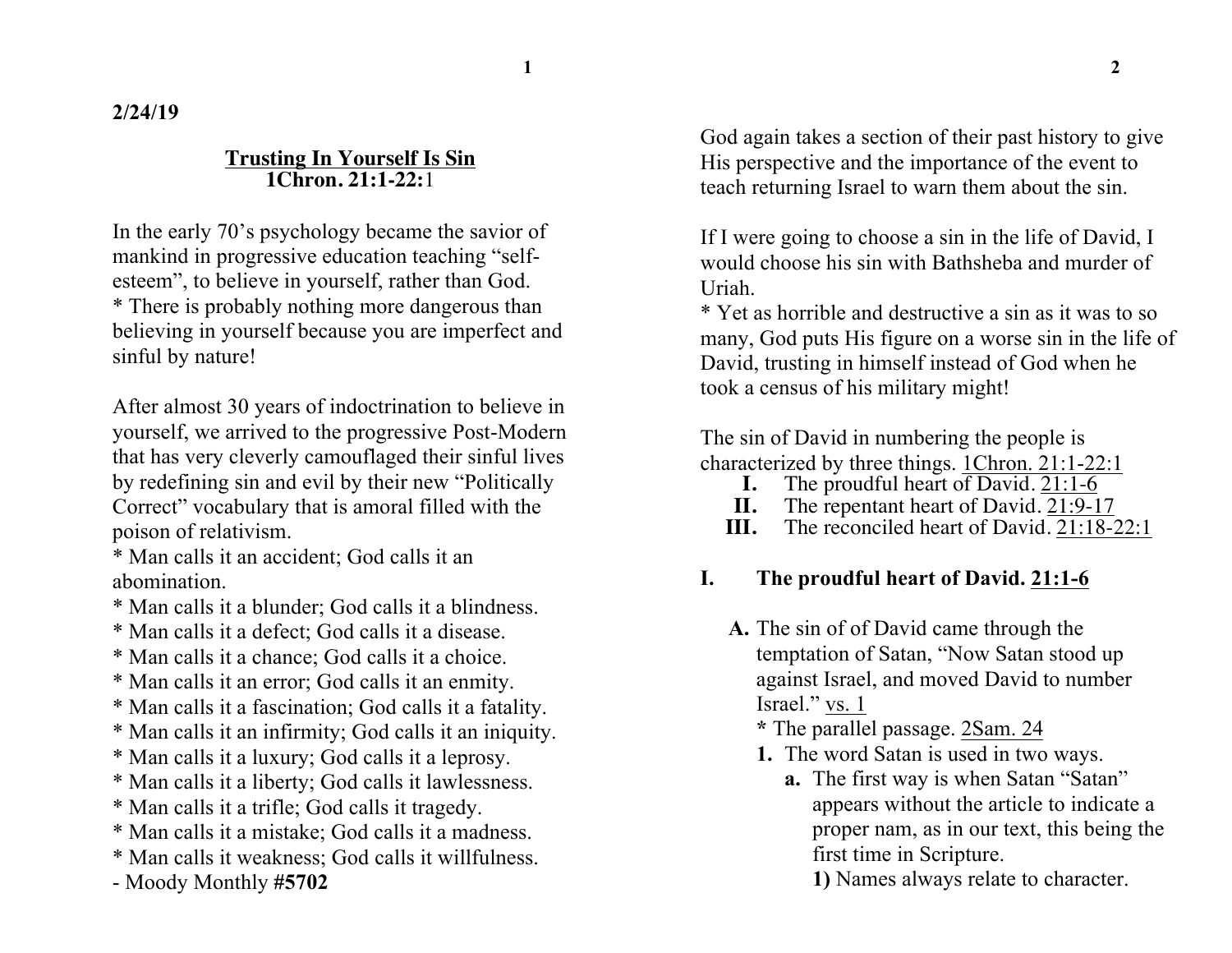- 
- **2)** Satan is presented not as a mere adversary from without, but as the tempter to injure and ruin a person by suggesting evil thoughts or acts from within.
- **3)** The intent is to injure or ruin David and the nation of Israel**.**
- **b.** The second way is when the word Satan has the article present to indicate a title.
	- **1)** Titles always relate to an office or relationships.
	- **2)** The title Satan means "the adversary". Job 1-2; Zech. 3:1
- **2.** This text in Chronicles give to us God's interpretation of the account in Samuel, where it says, "Again the anger of the LORD was aroused against Israel, and He moved David against them to say, "Go, number Israel and Judah." 2Sam. 24:1
	- **a.** There is no contradiction, God does not tempt man, but Satan and man tempts himself. Ja. 1:13
	- **b.** Yet God allows temptation from Satan, so the anger of God was due to David's decision to give in to the temptation to count the people, allowing him to reap the consequences of his proudful sinful deed.
	- **c.** The word "again" refers to the famine in the land by the hand of God for Saul killing the Gibeonites. 2Sam. 21:1-14
- **2.** The command of David the king. vs. 2
	- **a.** David addrssed his top leaders, "So David said to Joab and to the leaders of the people." vs. 2a
		- **1)** Joab was his leading General responsible for the order to be carried out, he was his nephew, the son of his sister, Zeruiah. 1Chron. 2:16
		- **2)** The leaders were the captains of the army to help in the large task at hand.
	- **b.** This was an imperative command, "Go, number Israel from Beersheba to Dan, and bring the number of them to me that I may know it." vs. 2b-c
		- **1)** The reference "from Beersheba to Dan" indicated the whole of the nation, from the north to south.
		- **2)** The census was to be given to David.
- **3.** The check and warning to David by Joab. vs. 3
	- **a.** Joab reminded David the men the Lord had blessed him with were sufficient, "And Joab answered, "May the LORD make His people a hundred times more than they are. But, my lord the king, are they not all my lord's servants?" vs. 3a-c
		- **1)** Joab desired a hundred-fold blessing on the men of Israel.
		- **2)** Joab declared all of them would still by his servants.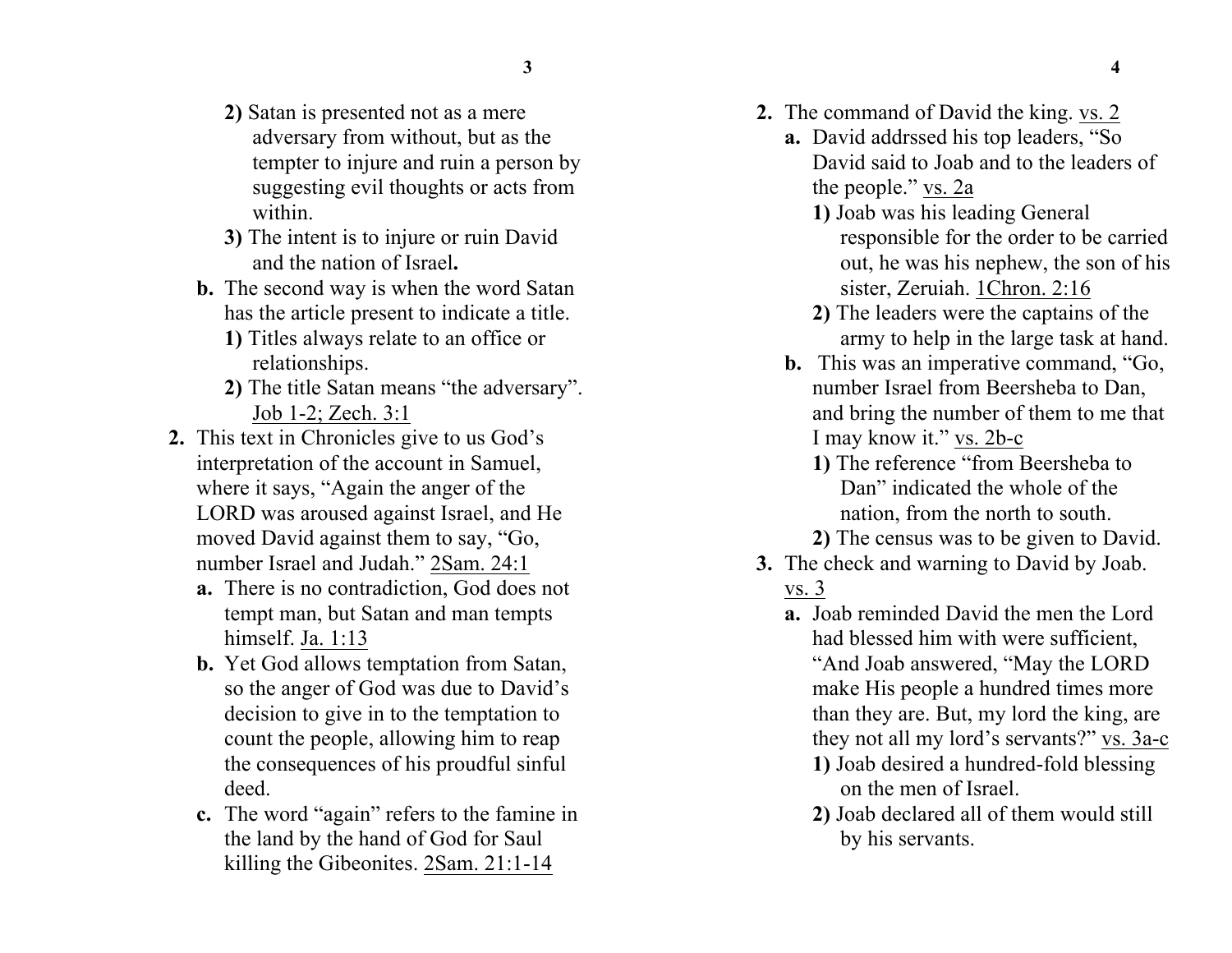- **5 6**
- **b.** Joab reproved David, "Why then does my lord require this thing? Why should he be a cause of guilt in Israel?" vs. 3d-e
	- **1)** He cautioned David that he was trusting in his vainglory "requiring this thing" putting his confidence in size of the military, rather than God.
	- **2)** He confronted David about the consequences on the nation by his presumptuous orders.
	- **3)** The narrative is much the same in Samuel. 2Sam. 24:2-25
- **c.** David stood his ground, "Nevertheless the king's word prevailed against Joab. Therefore Joab departed and went throughout all Israel and came to Jerusalem." vs. 4
	- **1)** David did not take the sound advice of Joab, this is the ugly face of pride.
	- **2)** Joab left to carry out the census ordered by David and returned.
	- **3)** The route is given in Samuel. 2Sam. 24:5-8
- **4.** The census was reported to David by Joab. vs. 5
	- **a.** Joab fulfilled his mission, "Then Joab gave the sum of the number of the people to David." vs. 5a
		- **\*** The time it took was mine months and twenty days. 2Sam 24:5-8
- **b.** Joab delivered the number tallied, "All Israel had one million one hundred thousand men who drew the sword, and Judah had four hundred and seventy thousand men who drew the sword." vs. 5
	- **\*** The total of the census differs from Samuel, a possible explanation is given to us in Chronicles, "Joab the son of Zeruiah began a census, but he did not finish, for wrath came upon Israel because of this census; nor was the number recorded in the account of the chronicles of King David."
		- 1Chron. 27:24
- **5.** The exclusions by Joab of the census. vs. 6
	- **a.** This verse is unique of Chronicles, the two tribes were not counted, "But he did not count Levi and Benjamin among them." vs. 6a
		- **\*** The Levites were not to be numbered God said. Num. 1:47-50
	- **b.** The reason is given, "for the king's word was abominable to Joab." vs. 6b
		- **1)** Joab considered the census abominable "ta ab" abhorred and detestable.
		- **2)** Perhaps even in attempt to avert the judgment of God?

### **Illustration**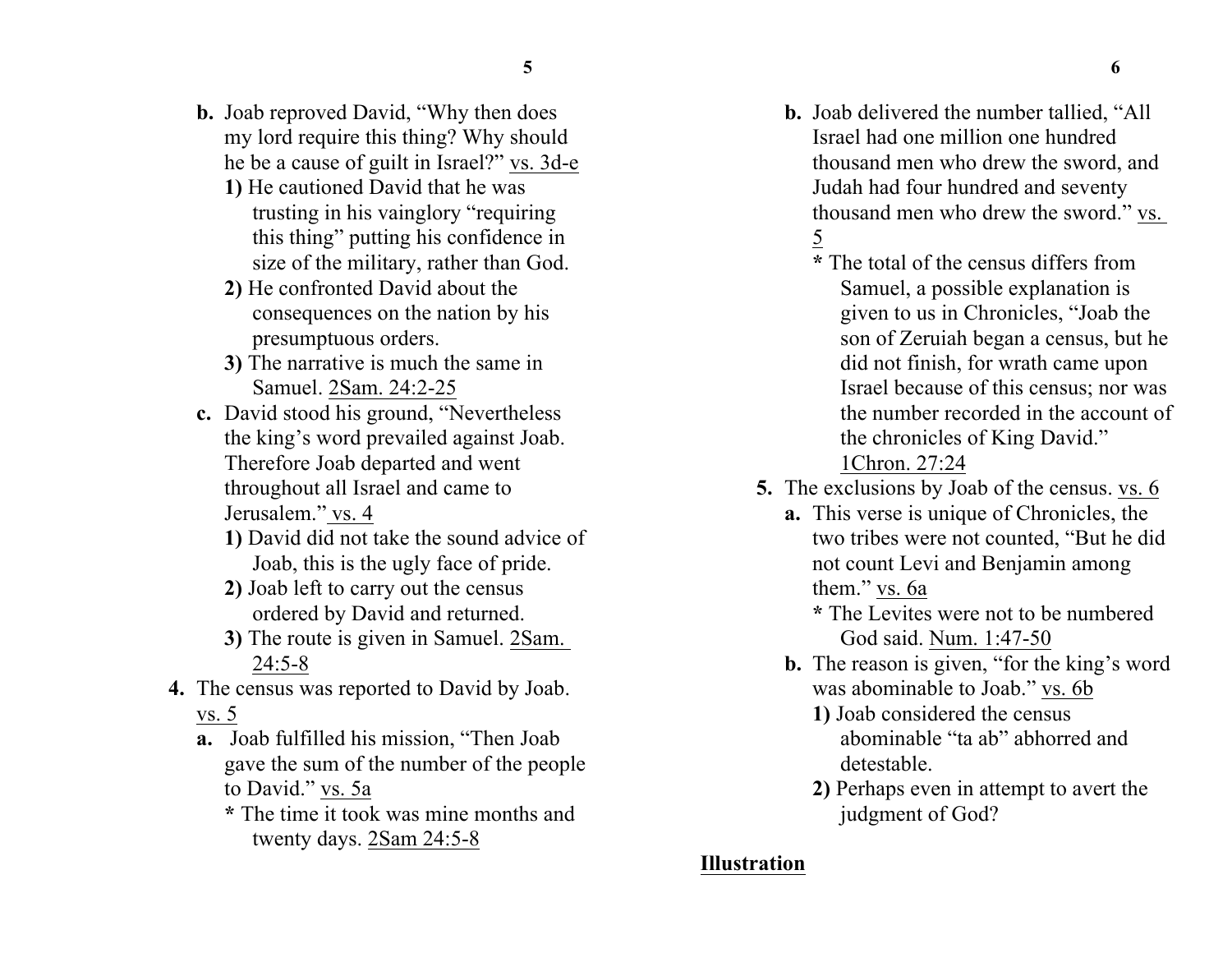"Woe to those who go down to Egypt for help, And rely on horses, Who trust in chariots because they are many, And in horsemen because they are very strong, But who do not look to the Holy One of Israel, Nor seek the LORD!" Is. 31:1

### **Application**

**1.** Satan has attempted to destroy God's seed from the beginning.

- **a.** Cain slew Abel. Gen. 4:1-8
- **b.** The massacre of infants in Egypt. Ex. 1:15-16
- **c.** Saul tried to kill David. 1Sam. 16:13
- **d.** Satan tempted David to number the people. 1Chron. 21:1
- **e.** Athaliah destroyed all the seed royal, but Joash was hidden in the house of the Lord. 2Kings 11:1-6
- **f.** Haman plotted to destroy Jews. Esther 3
- **g.** Herod commanded to slaughter the infants. Matt. 2:16
- **h.** Premature attempts to kill Christ. Gospel
- **i.** The temptation of Jesus. Matt. 4; Mk. 1; Lk. 4 **\*** From Cain to the attempt to have Joseph expose Mary, he has tried.
- **j.** The final conflict will be when Satan gives his power and authority to the Anti-christ. Rev. 13:2; 17:12
- **2.** Pride will always insist on having its own way.
	- **a.** Whenever a person has the opportunity and availibility.
- **b.** Whenever a person has the authority and power to have their way.
- **c.** Therefore the believer is to be humble sumitting to the will of God found in the word of God.
	- **1)** Being very aware of his proud heart. Jer. 17:9
	- **2)** Being able to receive checks, warnings and reproof.
	- **3)** Being able to trust God in all things at all times.
		- **\*** "Trust in the LORD with all your heart, And lean not on your own understanding; In all your ways acknowledge Him, And He shall direct your paths. Do not be wise in your own eyes; Fear the LORD and depart from evil.' Prov. 3:5-7
- **d.** Satan destroys, "Be sober, be vigilant; because your adversary the devil walks about like a roaring lion, seeking whom he may devour. Resist him, steadfast in the faith, knowing that the same sufferings are experienced by your brotherhood in the world." 1Pet. 5:8-9 **\*** The warning is a real one, not hypothetical!

## *The proudful heart of David!*

#### **II. The repentant heart of David. 21:7-17**

**A.** The displeasure of God and repentance of David. 21:7-10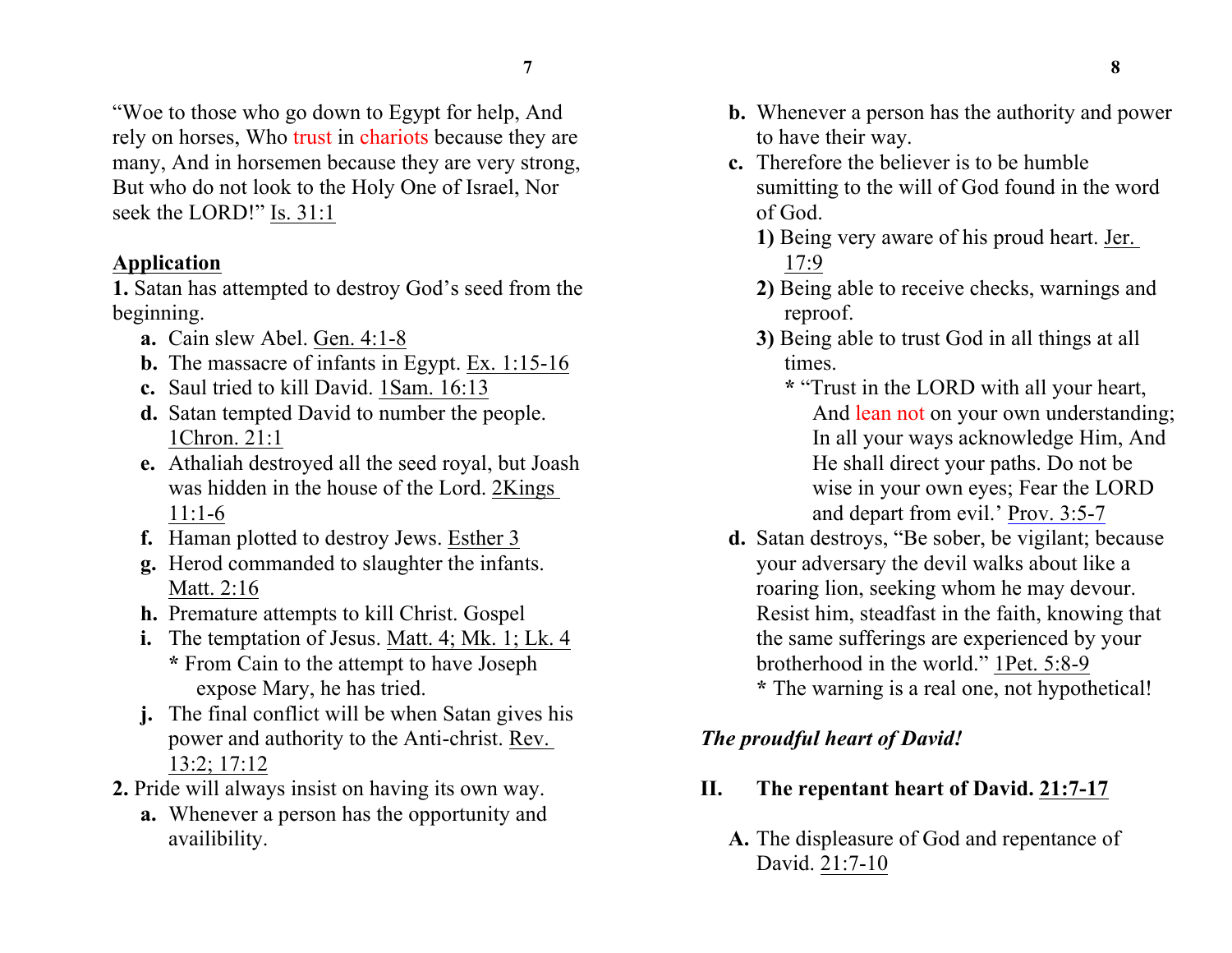- 
- **1.** The judgment of God, "And God was displeased with this thing; therefore He struck Israel." vs. 7
	- \* The words "this thing" is counting the people.
- **2.** The confession of David, "So David said to God, "I have sinned greatly, because I have done this thing; but now, I pray, take away the iniquity of Your servant, for I have done very foolishly." vs. 8
	- **a.** There must always be an acknowledgment of our sins.
		- **\*** David's heart condemned him after he numbered the people. 2Sam. 24:10
	- **b.** Followed by the confessing of our sins. **\*** Like all sin there is guilt, shame and
		- consequences that cannot be escaped.
	- **c.** Resutling in the forgiveness of our sins. **\*** For nothing can be undone or redone, there is no going back!
- **3.** The commissioning of God's prophet to David, "And the LORD spoke to Gad, David's seer, saying, "Go and tell David, saying, 'Thus says the LORD: "I offer you three things; choose one of them for yourself, that I may do it to you."'" vs. 9-10
	- **a.** Samuel says David arose in the morning and God spoke to Gad, David's seer or prophet, one of the sources for Chronicles. 2Sam. 24:11; 1Chron. 29:29
- **b.** This manner of judgment was left to David, "chose one of them".
- **B.** The delemah of David regarding the consequential judgment. 21:11-13
	- **1.** The judgment was by the authority of Yahweh through Gad, "So Gad came to David and said to him, "Thus says the LORD: 'Choose for yourself.'' vs. 11
	- **2.** The choices were each severe, "'either three years of famine, or three months to be defeated by your foes with the sword of your enemies overtaking you, or else for three days the sword of the LORD--the plague in the land, with the angel of the LORD destroying throughout all the territory of Israel.'" vs. 12a-e
	- **3.** The patient mercy of God, "Now consider what answer I should take back to Him who sent me." vs. 12f
	- **4.** The wise choice of David, "And David said to Gad, "I am in great distress. Please let me fall into the hand of the LORD, for His mercies are very great; but do not let me fall into the hand of man." vs. 13
		- **a.** This is confirmed. 2Sam. 24:12-14
		- **b.** The word great distress "TWOT", means to bind, tie or shut up, being under great pressure.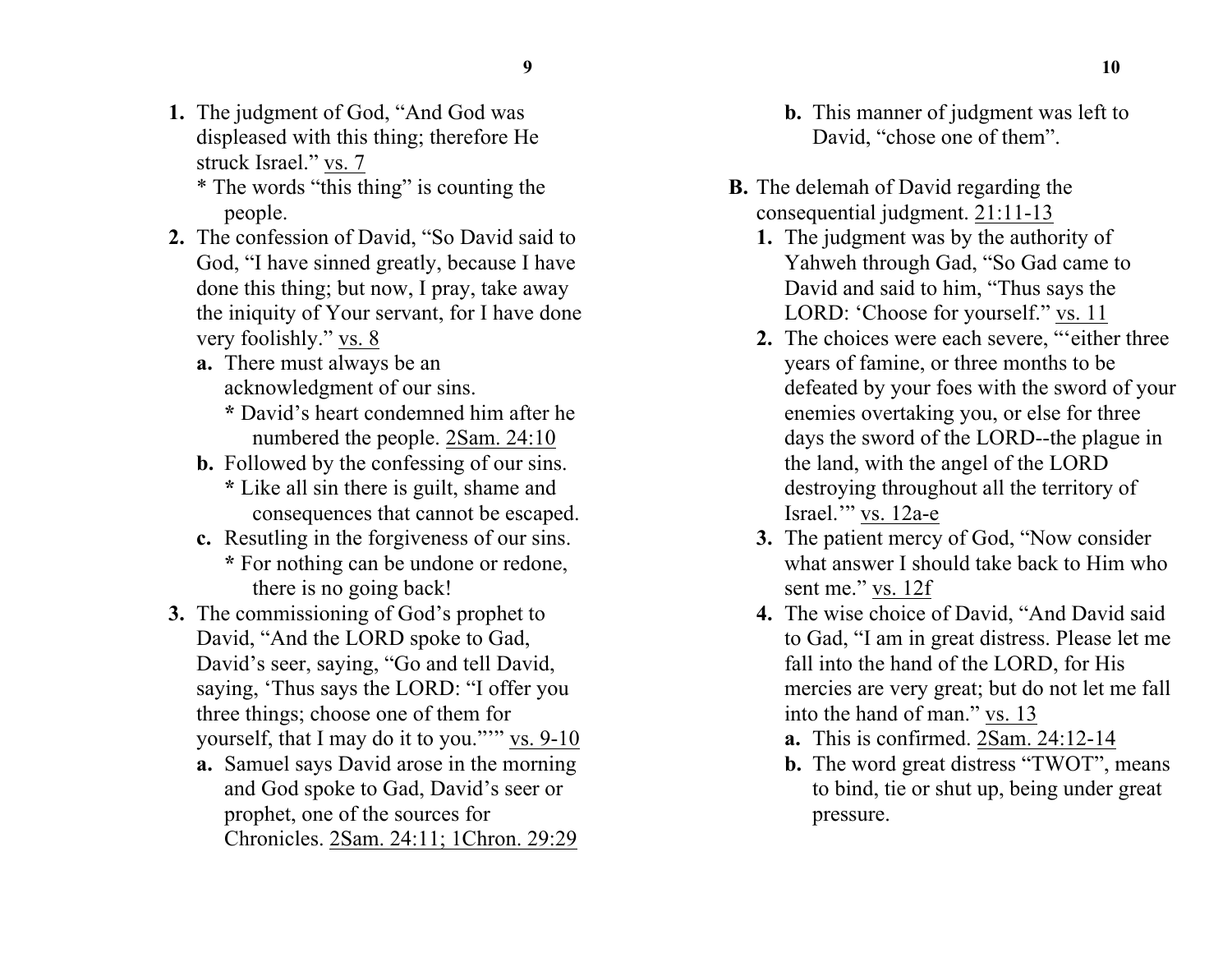- **11 12**
- **c.** The wisdom of David cast himself in the hands of Yahweh, who is perfectlly just and equitable, unlike man!
- **C.** The judgment executed on Israel. 21:14-15
	- **1.** God's wrath poured out, "So the LORD sent a plague upon Israel, and seventy thousand men of Israel fell." vs. 14 **\*** From the morning to the appointed time

and from Dan to Beersheba. 2Sam. 24:15

- **2.** God's mercy imparted, "And God sent an angel to Jerusalem to destroy it. As he was destroying, the LORD looked and relented of the disaster, and said to the angel who was destroying, "It is enough; now restrain your hand." And the angel of the LORD stood by the threshing floor of Ornan the Jebusite." vs. 15
	- **a.** Samuel adds that it took place as the angel of the LORD was destroying the people. 2Sam. 24:16c
	- **b.** The word relented "ra ah", means he regarded and considered the disaster and put an and to it, "It is enough".
	- **c.** The angel of the LORD could very well be a pre-incarnation of Jesus.
	- **d.** The name Ornan and Araunah are the same person, it is one of 7 or 8 forms of the name. 2Sam. 24:15
- **D.** The sorrowful consequences of the sin of David. 21:16-17
	- **1.** The horrific sight of judgment from heaven, "Then David lifted his eyes and saw the angel of the LORD standing between earth and heaven, having in his hand a drawn sword stretched out over Jerusalem." vs 16ab

**\*** Samuel says David saw the angel who was striking the people. 2Sam. 24:17a

- **2.** The humble submission before God, "So David and the elders, clothed in sackcloth, fell on their faces." vs. 16
	- **\*** Samuel does not mention the elders. 2Sam. 24:17
- **3.** The heartbroken intercession, "And David said to God, "Was it not I who commanded the people to be numbered? I am the one who has sinned and done evil indeed; but these sheep, what have they done? Let Your hand, I pray, O LORD my God, be against me and my father's house, but not against Your people that they should be plagued." vs. 17
	- **a.** David took full responsibility for his sin.
	- **b.** David saw the damage he brought on the people by his sin.
	- **c.** David pleaded for sparing of the people.

# **Illustration**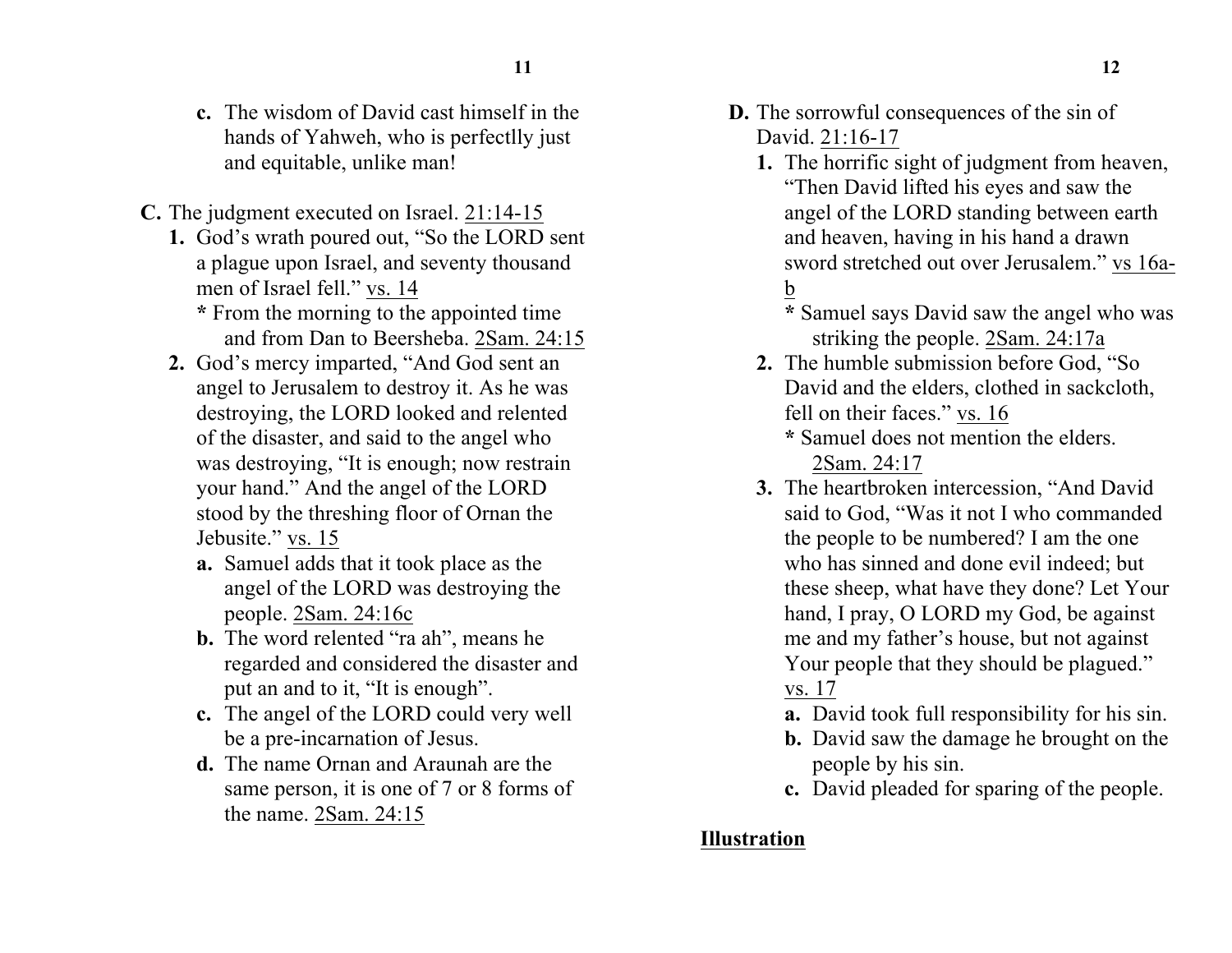I know men and women that repented and were forgiven for their sin, but the damage due to their sin was great. And though forgiven they had to live with the horrific devastation.

### **Application**

**1.** All manner of sin in the life of a believer is displeasing to God.

- **a.** The word sin is the missing of the mark.
- **b.** The mark is perfection.
- **c.** The entire human race miss the mark, but believers are able to hit the mark, unless we trust in oursleves.
	- **1)** The Saraphim flying over the throne of God, "And one cried to another and said: "Holy, holy, holy is the LORD of hosts; The whole earth is full of His glory!" Is. 6:3
	- **2)** Habbakkuk says, "You are of purer eyes than to behold evil, And cannot look on wickedness. Why do You look on those who deal treacherously, And hold Your tongue when the wicked devours A person more rightous than he?" Hab. 1:13
- **2.** The sins of a believer at times have grave consequences to other people.
	- **a.** The marring of one's witness when falling into fornication or becoming pregnant.
	- **b.** The destruction of a Christian marriage and children by adultery.
	- **c.** The continuation of drinking or using drugs and perhaps killing othes in a car accident!
- \* "Let no one say when he is tempted, "I am tempted by God"; for God cannot be tempted by evil, nor does He Himself tempt anyone. But each one is tempted when he is drawn away by his own desires and enticed. Then, when desire has conceived, it gives birth to sin; and sin, when it is full-grown, brings forth death. Do not be deceived, my beloved brethren." Ja. 1:13-16
- **3.** All manner of sin must be repented by the believer.
	- **a.** Acknowledging his sin.
	- **b.** Confessing his sin.
	- **c.** Asking forgiveness of the sin.
	- **d.** Abaondoning the sin.
	- **e.** The word repenting "metanoia", means a change of mind heartily and genuinely, seeing the sin first against God, not merely regretting the consequences!
		- \* "Now I rejoice, not that you were made sorry, but that your sorrow led to repentance. For you were made sorry in a godly manner, that you might suffer loss from us in nothing. For godly sorrow produces repentance leading to salvation, not to be regretted; but the sorrow of the world produces death." 2Cor. 7:9-10

# *The repentant heart of David!*

**III. The reconciled heart of David. 21:18-22:1**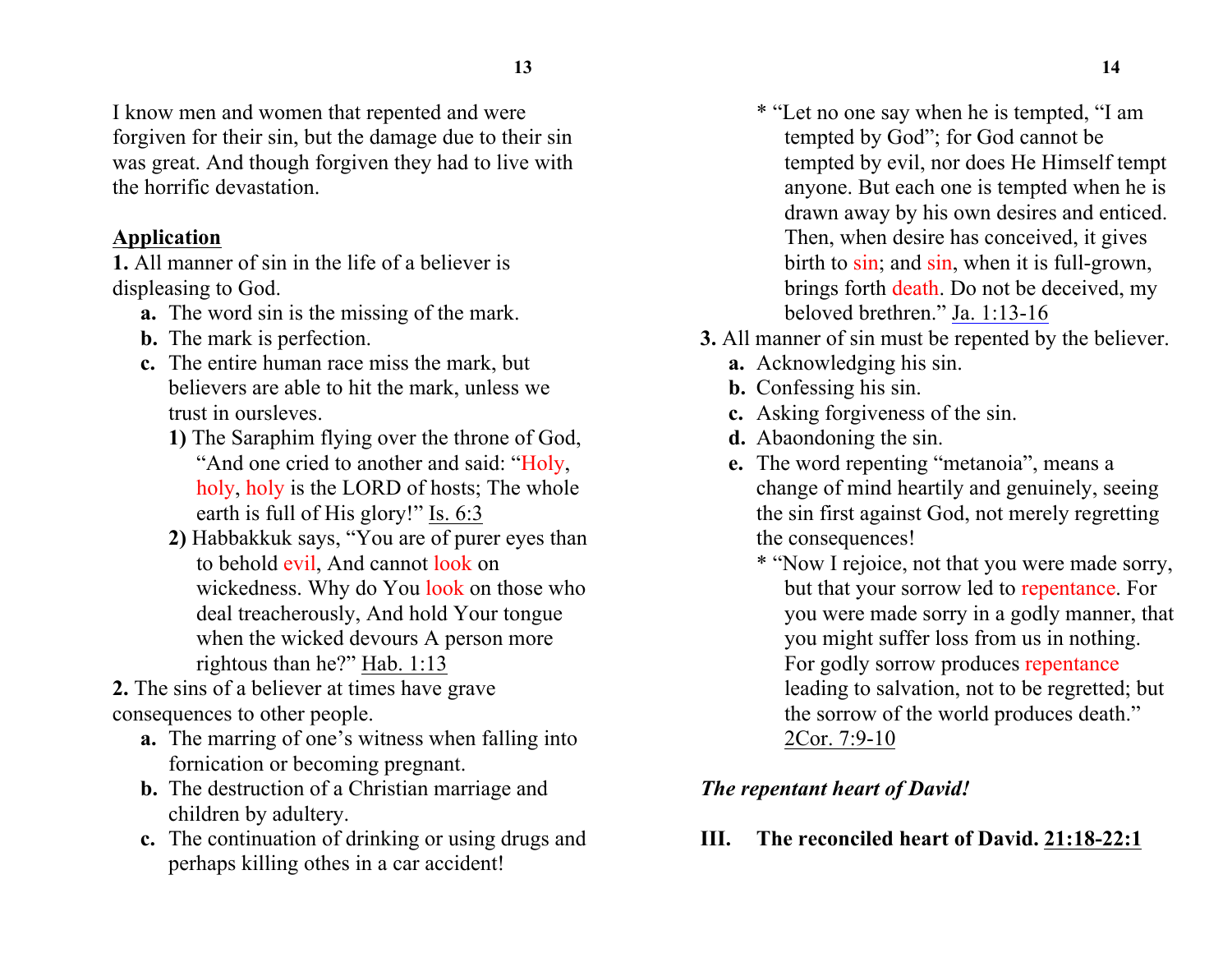- **A.** The commission to David from God to build an altar for sacrifice. 21:18-26
	- **1.** The command to David, "Therefore, the angel of the LORD commanded Gad to say to David that David should go and erect an altar to the LORD on the threshing floor of Ornan the Jebusite." vs. 18
		- **a.** The angel of the LORD is still using the prophet Gad to speak to David.
		- **b.** The altar was to offer sacrifice for atonement of his sin.
		- **c.** The threashing floor of Ornan was on top of Mount Moria, where the temple would be built.
	- **2.** The obedience of David, "So David went up at the word of Gad, which he had spoken in the name of the LORD." vs. 19
	- **3.** The awsome sight, "Now Ornan turned and saw the angel; and his four sons who were with him hid themselves, but Ornan continued threshing wheat." vs. 20
		- **a.** Orman saw the angel and continued to thresh wheat,
		- **b.** Ornam's four sons hid themselves, in fear.
		- **c.** Samuel does not mention the four sons. 2Sam. 24:20
	- **4.** The reverence of Ornan for David, "Then David came to Ornan, and Ornan looked and saw David. And he went out from the

threshing floor, and bowed before David with his face to the ground." vs. 21

- **a.** Samuel says he saw the king and his servants. 2Sam. 24:20
- **b.** Ornan humbled himself before David.
- **5.** The petition of David to Ornan, "Then David said to Ornan, "Grant me the place of this threshing floor, that I may build an altar on it to the LORD. You shall grant it to me at the full price, that the plague may be withdrawn from the people." vs. 22
	- **a.** David asked that he sell the threashing floor to him to buld an altar to the LORD.
	- **b.** David wanted to pay a fair value for it.
	- **c.** David wanted God to remove the plauge.
- **6.** The benevolence of Ornan towards David, "And Ornan said to David, "Take it to yourself, and let my lord the king do what is good in his eyes. Look, I also give you the oxen for burnt offerings, the threshing implements for wood, and the wheat for the grain offering; I give it all." vs. 23
	- **a.** Ornan felt so privileged to have a part of putting an end to the pestilence.
	- **b.** Samuel say, "May the LORD your God accept you." 2Sam. 24:23e
- **7.** The responsid, "Then King David said to Ornan, "No, but I will surely buy it for the full price, for I will not take what is yours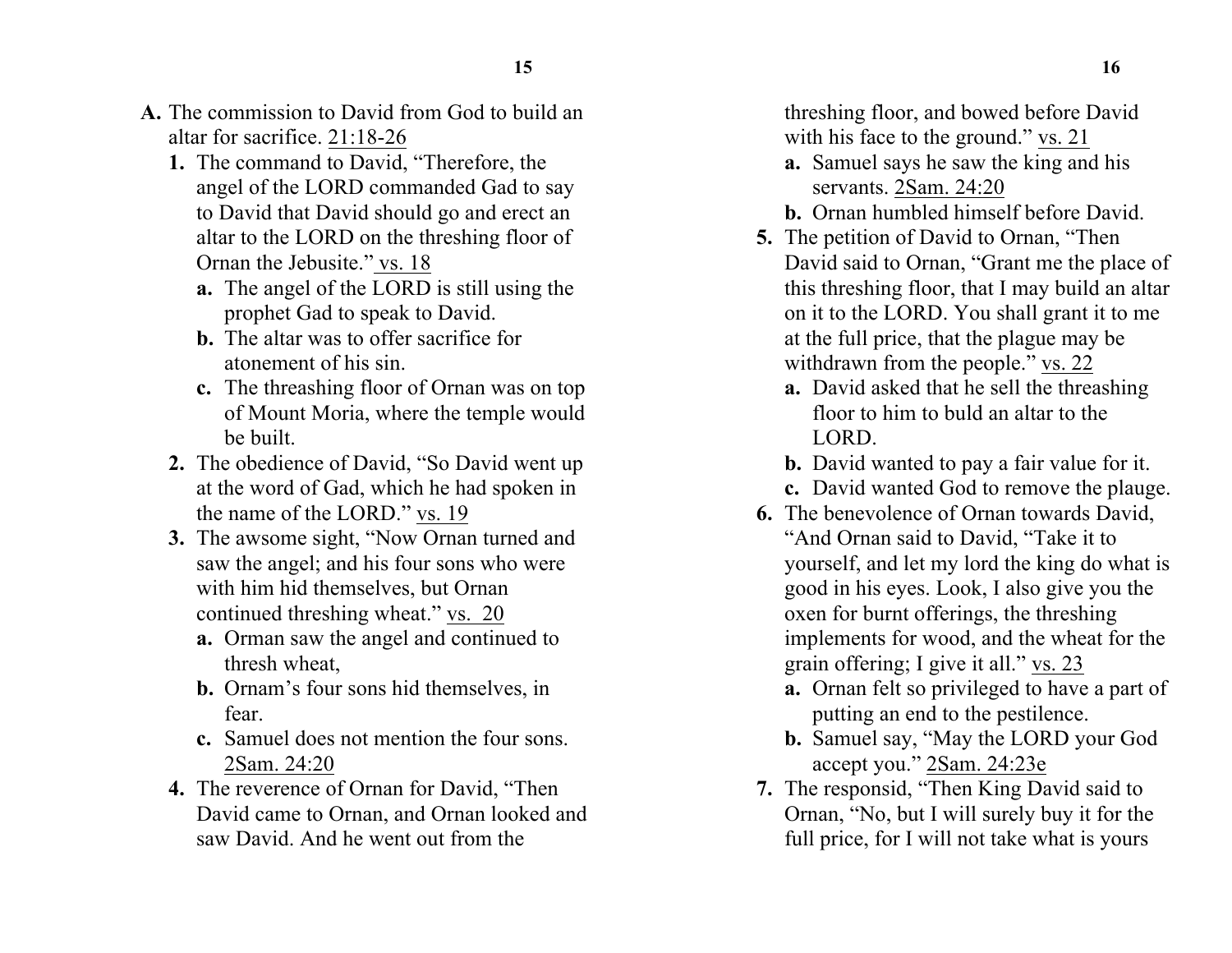for the LORD, nor offer burnt offerings with that which costs me nothing." vs. 24

- **a.** David did not want to give to God what was someone's elses.
- **b.** David wanted to give to God what cost him something.
- **8.** The determined price, "So David gave Ornan six hundred shekels of gold by weight for the place." vs. 25
	- **a.** The threashing floor and oxen for 50 shekles of silver. 2Sam. 24:24
	- **b.** The 600 shekles of gold for the sight of the temple.
- **9.** The sacrifice of David to God, "And David built there an altar to the LORD, and offered burnt offerings and peace offerings, and called on the LORD; and He answered him from heaven by fire on the altar of burnt offering." vs. 26
	- **a.** The sight of the altar was at the sight of the future temple. 2Chron. 3:1
	- **b.** The burnt offering was for complete dedication and consecration to God.
	- **c.** The peace offering was for fellowship and comminion with God, having been forgiven.
	- **d.** The fire was God's acceptance of the offering of David, like Elijah on Mount Carmel. 1Kings 18
- **B.** The propitiation for the forgiveness and cleansing of David's sin. 21:27-22:1
	- **1.** The sacrifice was accepted and David's sin was covered, "So the LORD commanded the angel, and he returned his sword to its sheath." vs. 27
		- **a.** The sacrifice expiated the sin of David.
		- **b.** The posture is one of peace and oneness with God.
		- **c.** This is without doubt the Angel of the LORD is a pre-incante appearanee of Jesus Christ. vs. 12, 15, 16, 18
			- **\*** "And David built there an altar to the LORD, and offered burnt offerings and peace offerings. So the LORD heeded the prayers for the land, and the plague was withdrawn from Israel." 2Sam 24:25
	- **2.** The clear understanding of David's forgivness was affirmed, "At that time, when David saw that the LORD had answered him on the threshing floor of Ornan the Jebusite, he sacrificed there." vs. 28
		- **a.** The Lord spoke to David.
		- **b.** The fellowship was restored.
	- **3.** The explanation for the location of David's sacrifice, "For the tabernacle of the LORD and the altar of the burnt offering, which Moses had made in the wilderness, were at that time at the high place in Gibeon." vs. 29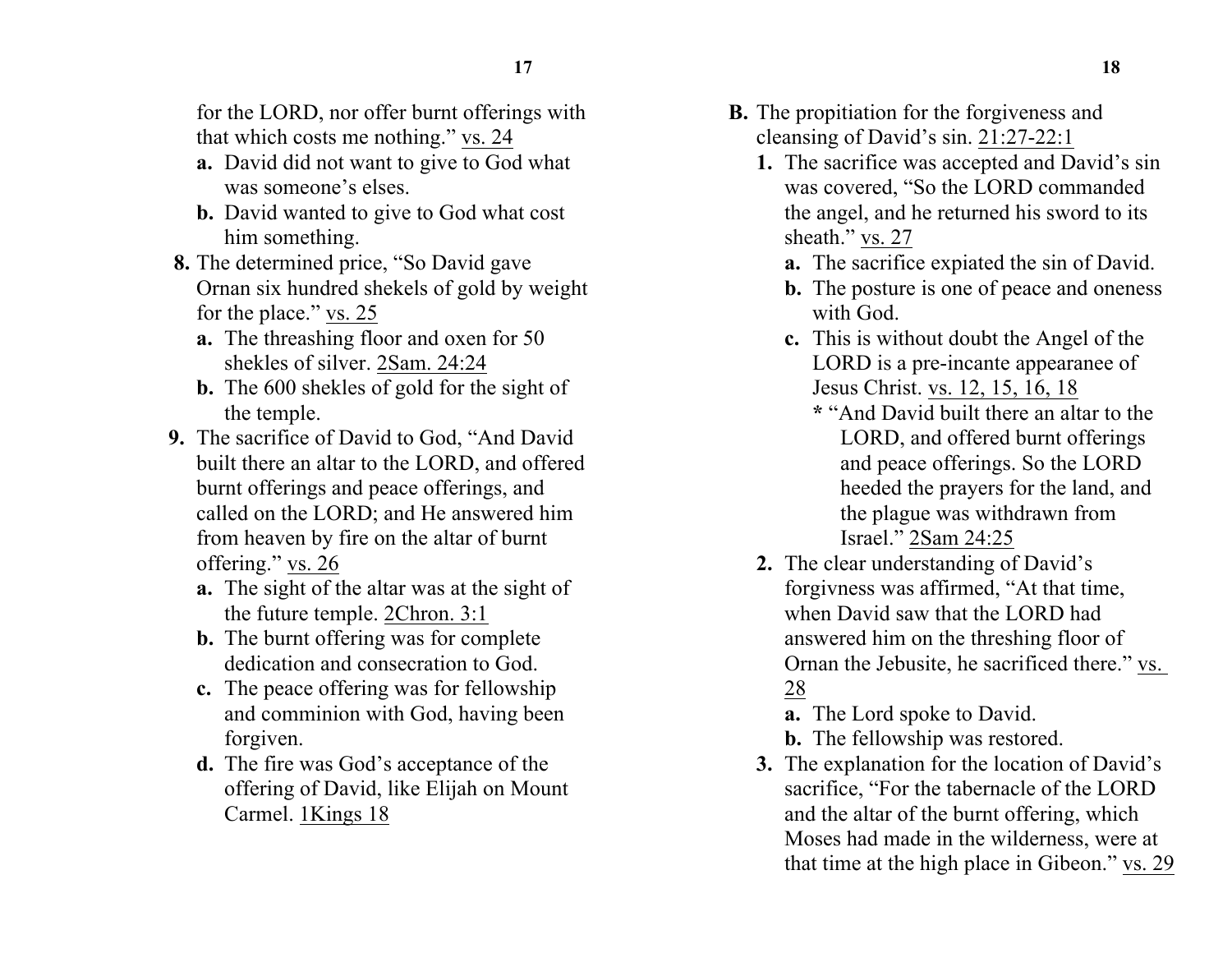- **a.** We do not know how long the ark and tent were at Jerusalem.
- **b.** We do not know when they were moved.
- **4.** The clarification how the judgment of God hindered David from going to Gibeon, "But David could not go before it to inquire of God, for he was afraid of the sword of the angel of the LORD." vs. 30 **\*** This is at the time it was bring poured out!
- **5.** The dedication sight for the future temple, "Then David said, "This is the house of the LORD God, and this is the altar of burnt offering for Israel." vs. 22:1
	- **a.** The house of the LORD where all could offer prayers to God.
	- **b.** The altar of burnt offerings to didicate oneself entirely to God
	- **c.** "Now Solomon began to build the house of the LORD at Jerusalem on Mount Moriah, where the LORD had appeared to his father David, at the place that David had prepared on the threshing floor of Ornan the Jebusite." 2Chron. 3:1

## **Illustration**

Any person who has ever been forgiven a great debt by another person is so thankful for the restored relationship because they realize the value of being one with that person.

**\*** So each of us who have come to Christ!

## **Application**

**1.** God has made only one sacrifice available to be justified before God.

- **a.** One way to God the Father. Jn. 14:6
- **b.** One name, Jesus Christ. Acts 4:12
- **c.** One mediator between God and man, the man Christ Jesus. 1Tim. 2:5
- **d.** One propitious offering for sin. 1Jn. 2:2

**2.** The fellowship we have with God as believers is broken when sin comes into our lives.

- **a.** This can be by words.
- **b.** This can be in deeds.
- **c.** This can be in thoughts.
- **d.** This can be in attitude.
- **e.** This means God knows the intents and motives of our hearts. 1Cor. 4:5
	- **1)** "If I regard iniquity in my hear God will not hear me." Ps. 66:18
	- **2)** "Behold, the LORD'S hand is not shortened, That it cannot save; Nor His ear heavy, That it cannot hear. But your iniquities have separated you from your God; And your sins have hidden His face from you, So that He will not hear." Is. 59:1-2
	- **3)** "If we confess our sins, He is faithful and just to forgive us our sins and to cleanse us from all unrighteousness." 1Jn. 1:9
- **3.** The benefits of being reconciled to God are many.
	- **a.** We have access to God any time.
	- **b.** We can petition God for our needs.
	- **c.** We can intercede for others, sinners or saints.